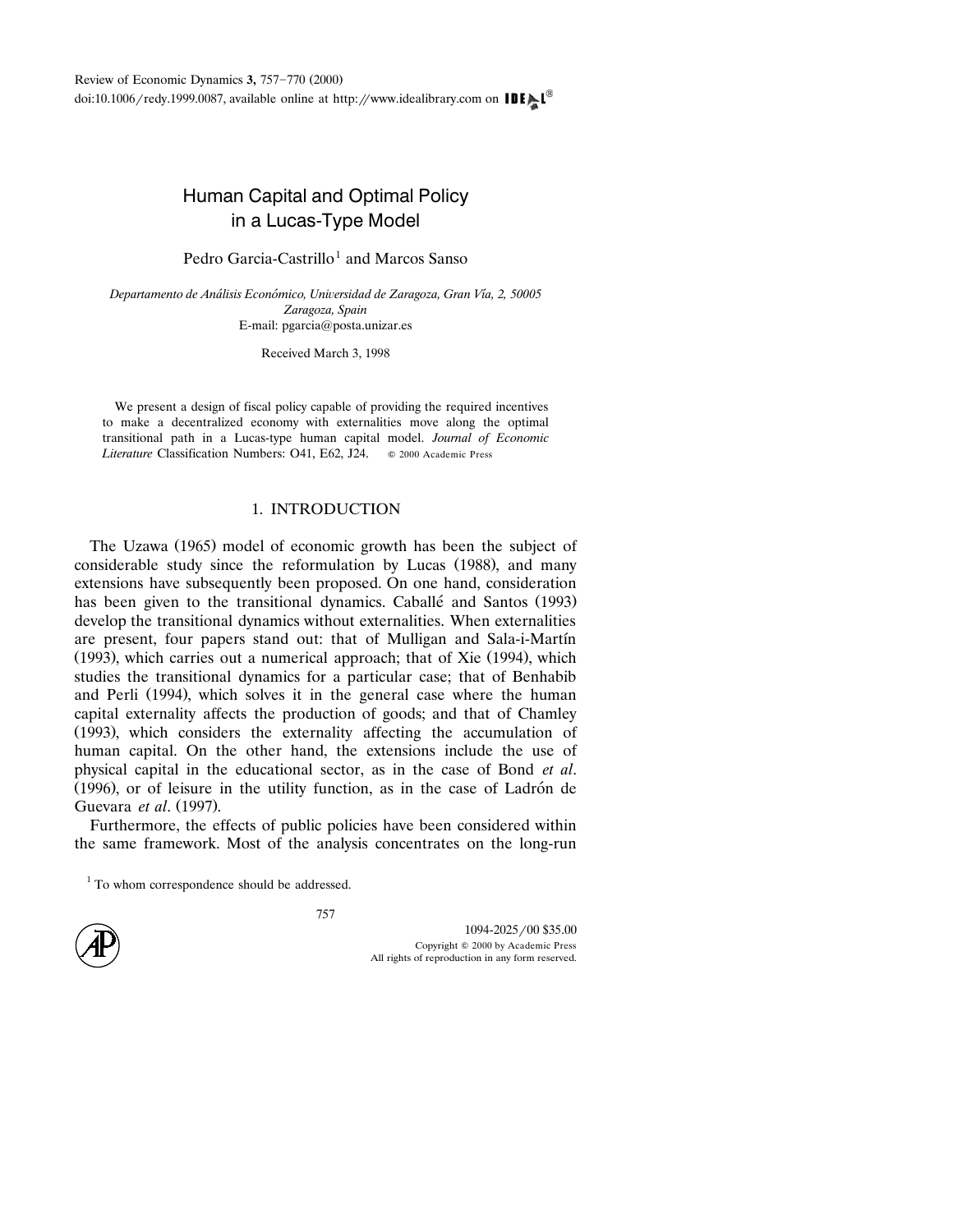effects of changes in tax structures in the model without externalities, as in the work of Lucas (1988). Stockey and Rebelo (1995) focus their attention on how these effects depend on model features and parameter values. Mino (1996) analyzes the long-run impacts of a change in taxation, as well as its transitional effects. When externalities are present, we can cite Chamley (1993), who analyzes the effects of a change in capital income taxation, and Jones *et al.* (1993), who study optimal taxation and the effects of changes in the tax structure on growth rate and welfare by means of numerical simulations of a set of models calibrated for the U.S. economy.

Government intervention is not justified in the absence of externalities, because competitive equilibrium is optimal. Hence, the analysis of taxation must focus on searching for the second-best solution or studying the effects of changes in tax rates. However, the presence of externalities leads to a decentralized solution in the Lucas model that is not optimal from the social point of view. The agents do not take into account the positive effect that average human capital has on labor productivity, so that the fraction of time they devote to education is inferior to the optimal, as is the steady-state growth rate. Thus the government could intervene to induce the agents to devote more time to education, in this way increasing both labor and physical capital productivity and, as a consequence, improving total welfare. Broadly speaking, the type of fiscal policy required is obvious. Lucas (1990) has already drawn our attention to "*increased* subsidies to schooling, that would . . . have potentially large effects on human capital accumulation and long term growth rates  $\ldots$  [It] might well be an interesting subject for future research within the framework I have used here," and indeed, the line of research to which he refers has not been exhausted.

In the light of this, our aim is to add a perspective that we think is worthy of consideration. Thus, in this paper we derive a fiscal policy that is capable of providing the required incentives to make the decentralized economy equilibrium with externalities be Pareto optimal, not only in the steady state, but also in the transitory phase. From among the previously quoted papers, only Jones *et al.* (1993) deal with the evolution of optimal tax rates along the transitional period in a model with externalities, obtaining these rates by means of numerical simulation. We also study optimal taxation, but we adopt an analytical approach which enables us to propose a public action rule that leads the market economy to the steady-state social optimum through a path that is also optimal.

One of the most significant results we find is the existence of a complete set of possibilities of financing the optimal policy. We verify, first, that the return on the physical capital must be free of taxes; second, that a negative tax on human capital income without a direct subsidy to the time devoted